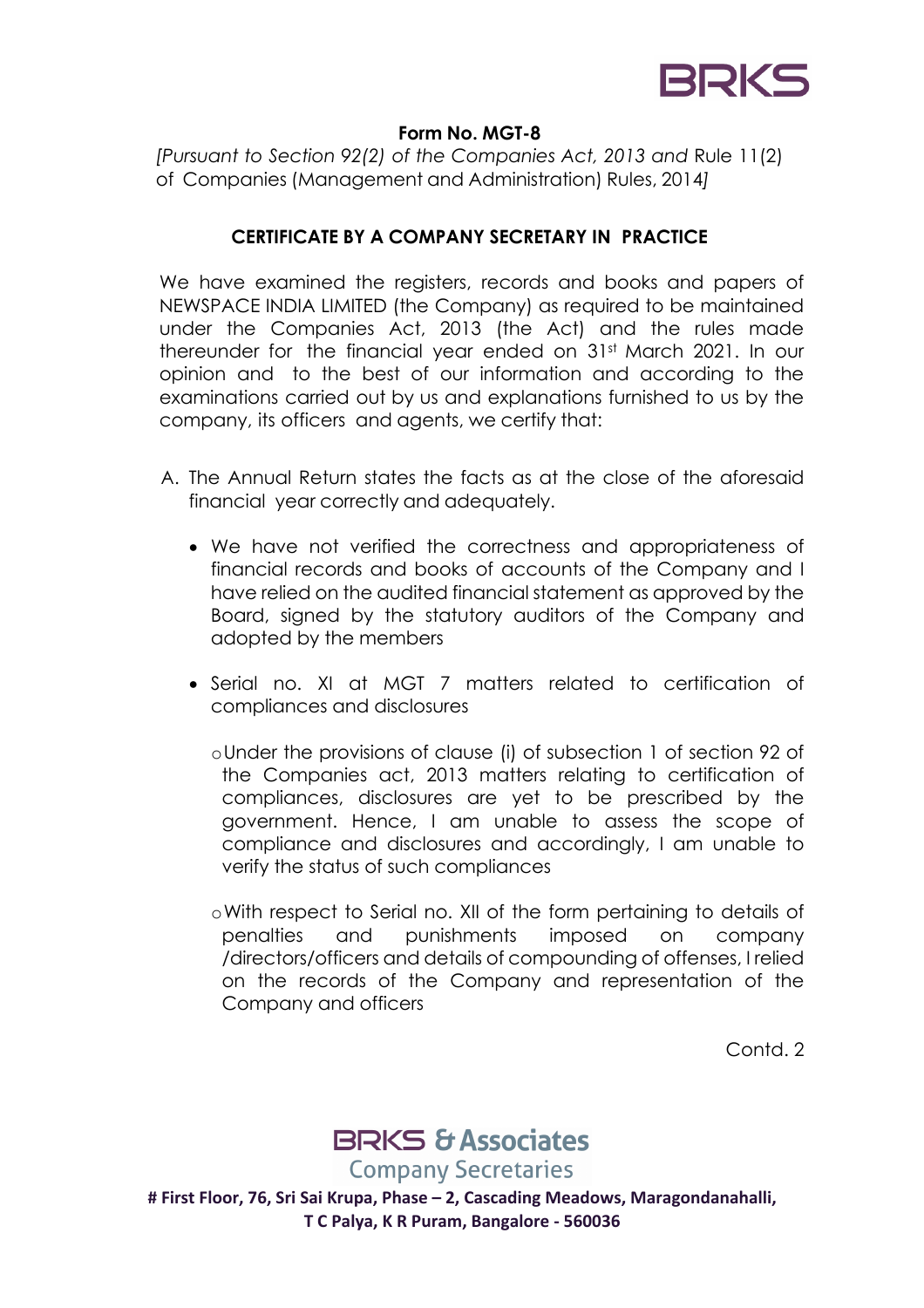

- B. During the aforesaid financial year, the Company has complied with the provisions of the Act & Rules made there under in respect of:
	- 1. its status under the Act;
	- 2. maintenance of registers/ records & making entries therein within the time prescribed therefor;
	- 3. filing of forms and returns as stated in the annual return, with the Registrar of Companies, Regional Director, Central Government, the Tribunal, Court or other authorities within / beyond the prescribed time;
	- 4. calling / convening / holding meetings of Board of Directors or its committees, if any, and the meetings of the members of the company on due dates as stated in the annual return in respect of which meetings, proper notices were given and the proceedings including the circular resolutions, if any, have been properly recorded in the Minutes Book / registers maintained for the purpose and the same have been signed;

## *The Company could hold only three meetings during the year under review.*

- 5. closure of Register of Members / Security holders, as the case may be; The Company has not closed its Register of Members during the year;
- 6. advances / loans to its directors and / or persons or firms or companies referred in Section 185 of the Act; The Company has not given loans to its directors and / or persons or firms or companies referred in Section 185 of the Act during the year;
- 7. contracts / arrangements with related parties as specified in Section 188 of the Act; The Company is under the administrative control of Department of Space and Manages the Contracts on behalf of Department of Space.
- 8. issue or allotment or transfer or transmission or buy back of securities / redemption of preference shares or debentures / alteration or reduction of share capital / conversion of shares / securities and issue of security certificates in all instances; There are no instances which required compliances under this point;
- 9. keeping in abeyance the rights to dividend, rights shares and bonus shares pending registration of transfer of shares in compliance with the provisions of the Act; There are no instances which required compliances under this point;

Contd. 3

# **BRKS & Associates**

**Company Secretaries** 

**# First Floor, 76, Sri Sai Krupa, Phase – 2, Cascading Meadows, Maragondanahalli, T C Palya, K R Puram, Bangalore - 560036**